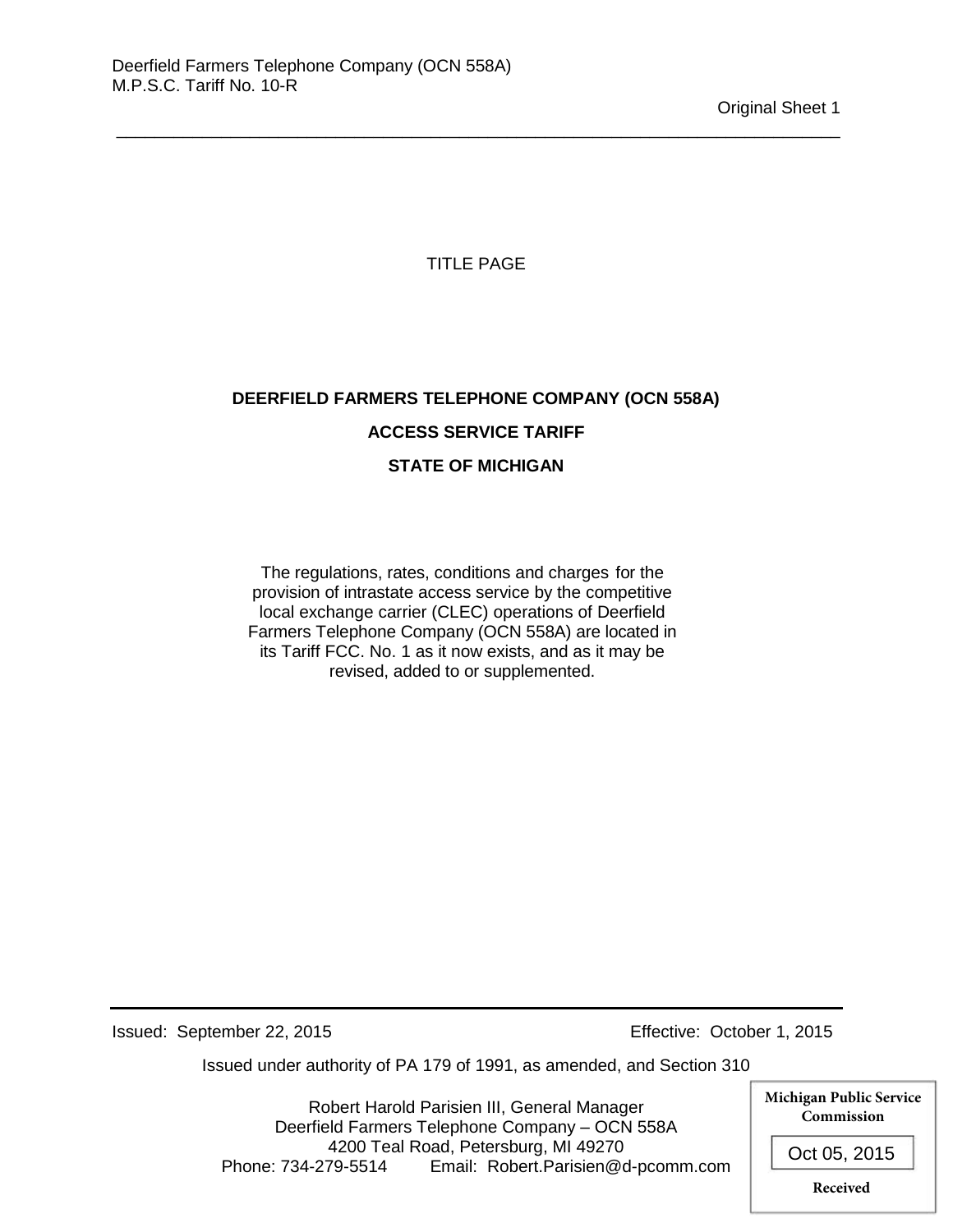#### **TABLE OF CONTENTS**

\_\_\_\_\_\_\_\_\_\_\_\_\_\_\_\_\_\_\_\_\_\_\_\_\_\_\_\_\_\_\_\_\_\_\_\_\_\_\_\_\_\_\_\_\_\_\_\_\_\_\_\_\_\_\_\_\_\_\_\_\_\_\_\_\_\_\_\_\_\_\_\_\_\_\_\_

- **Section I.** Statement of Concurrence
- **Section II.** Table of Contents, Deerfield Farmers Telephone Company (OCN 558A) Tariff F.C.C. No. 1
- **Section III.** List of Exceptions to Deerfield Farmers Telephone Company (OCN 558A) Tariff F.C.C. No. 1

Issued: September 22, 2015 Effective: October 1, 2015

Issued under authority of PA 179 of 1991, as amended, and Section 310

Robert Harold Parisien III, General Manager Deerfield Farmers Telephone Company – OCN 558A 4200 Teal Road, Petersburg, MI 49270 Phone: 734-279-5514 Email: Robert.Parisien@d-pcomm.com

**Michigan Public Service** Commission Oct 05, 2015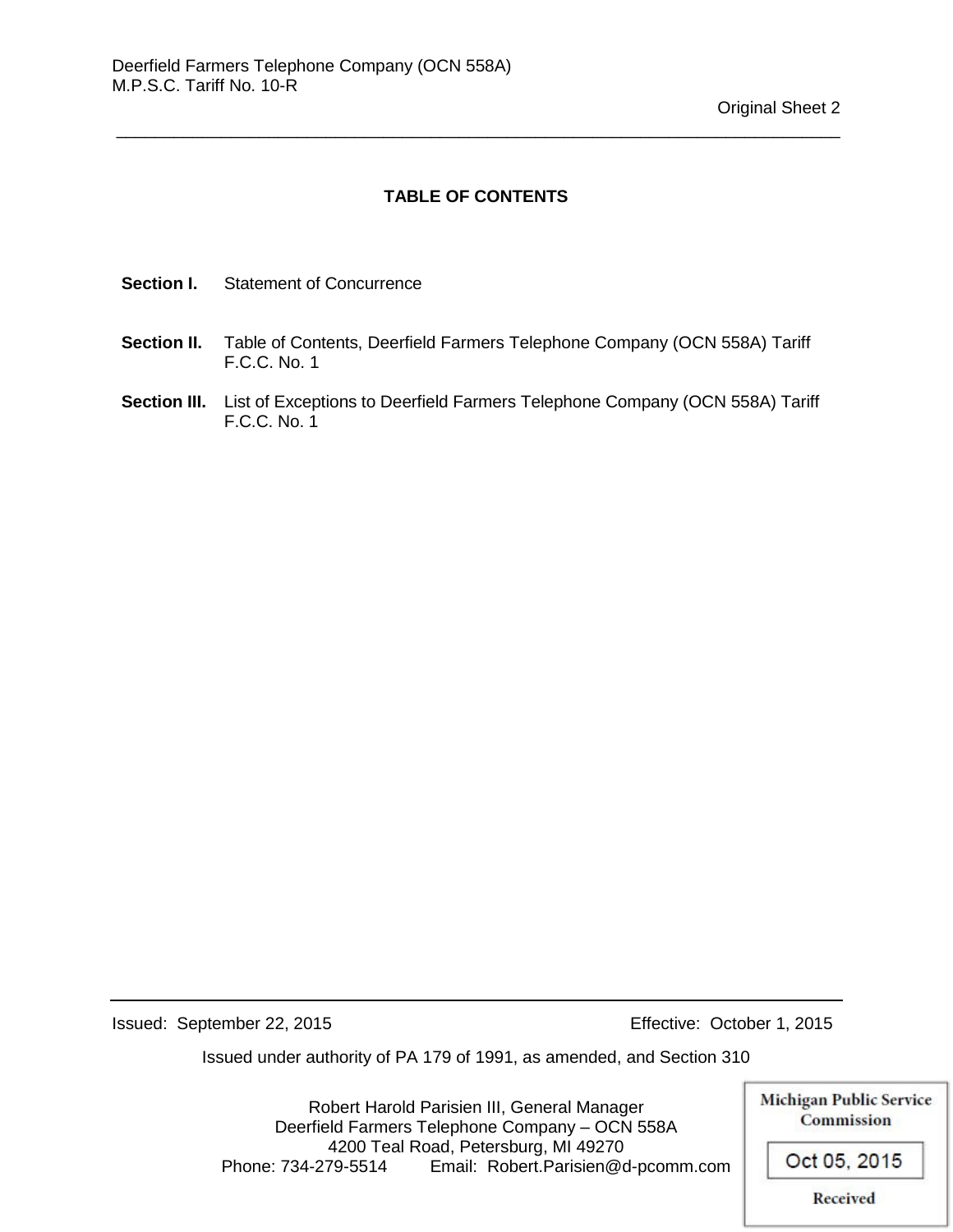### **TABLE OF CONTENTS (CONT'D)**

\_\_\_\_\_\_\_\_\_\_\_\_\_\_\_\_\_\_\_\_\_\_\_\_\_\_\_\_\_\_\_\_\_\_\_\_\_\_\_\_\_\_\_\_\_\_\_\_\_\_\_\_\_\_\_\_\_\_\_\_\_\_\_\_\_\_\_\_\_\_\_\_\_\_\_\_

#### **Section I. STATEMENT OF CONCURRENCE**

Deerfield Farmers Telephone Company (OCN 558) (DFTC), hereinafter called the concurring company, except as otherwise specifically stated herein, assents to, adopts and concurs in for intrastate access services within the State of Michigan, Tariff FCC No. 1, Access Service as filed with the FCC by Deerfield Farmers Telephone Company (OCN 558), as such tariff now exists or as it may be revised, added to or supplemented by superseding sheets or issues and hereby makes itself a part thereto and obligates itself to observe each and every provision applicable to the State of Michigan.

By this concurrence, the concurring company will provide facilities to its customers on an intrastate basis at the same rates and under the provisions it provides these facilities to its customers on an interstate basis. Changes to the interstate tariff by concurring company will become effective for intrastate applications on the same effective date as the interstate tariff changes. When changes to the interstate tariff are made by DFTC, these revised sheets will be transmitted via an Advise Letter to the Michigan Public Service Commission as official notification.

Issued: September 22, 2015 Effective: October 1, 2015

Issued under authority of PA 179 of 1991, as amended, and Section 310

Robert Harold Parisien III, General Manager Deerfield Farmers Telephone Company – OCN 558A 4200 Teal Road, Petersburg, MI 49270 Phone: 734-279-5514 Email: Robert.Parisien@d-pcomm.com **Michigan Public Service Commission** Oct 05, 2015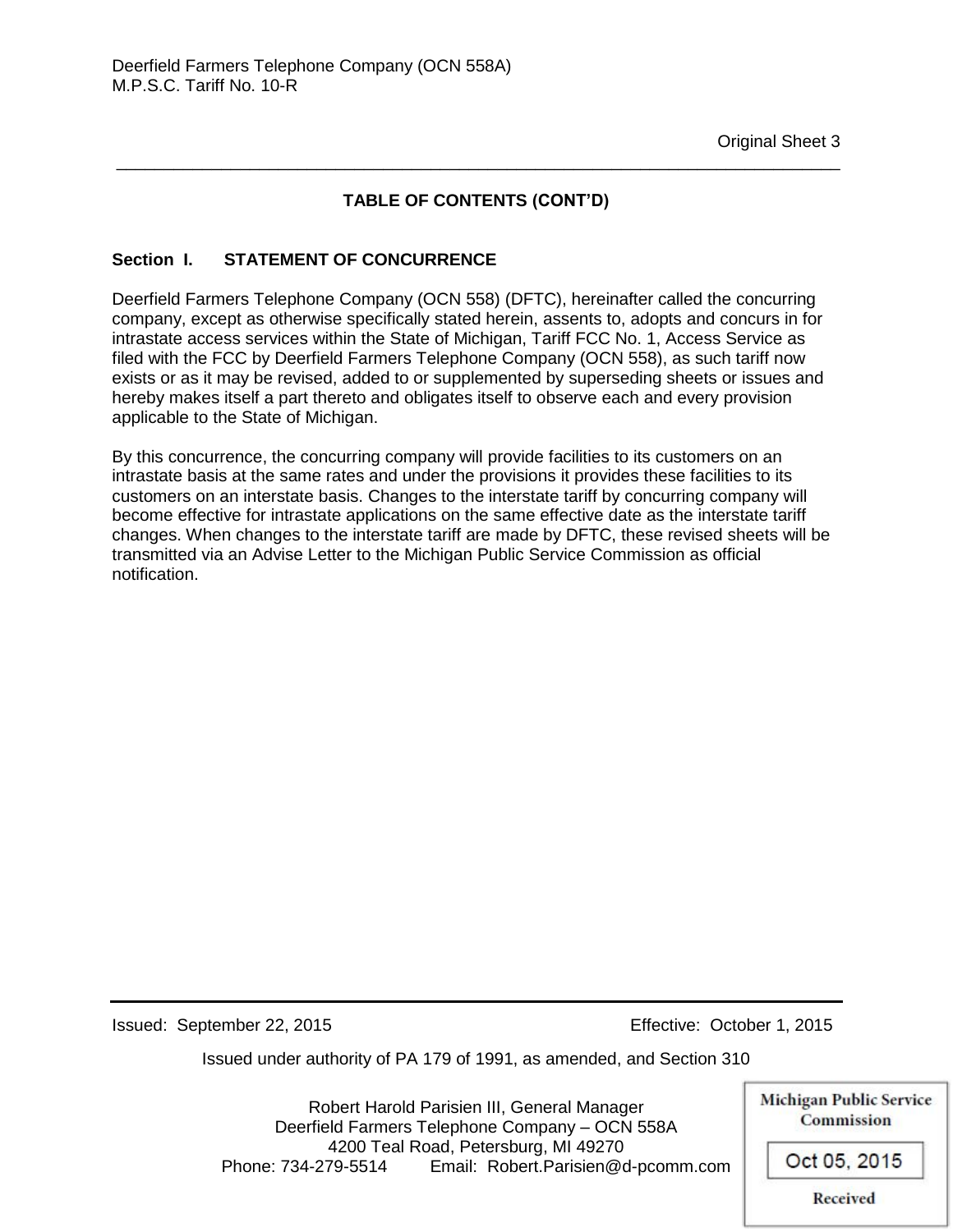#### **Section II. TABLE OF CONTENTS, DFTC TARIFF FCC. NO. 1**

The following is a summary of the Table of Contents of Deerfield Farmers Telephone Company (OCN 558A) Tariff FCC No. 1, Access Services on file with the Federal Communications Commission.

\_\_\_\_\_\_\_\_\_\_\_\_\_\_\_\_\_\_\_\_\_\_\_\_\_\_\_\_\_\_\_\_\_\_\_\_\_\_\_\_\_\_\_\_\_\_\_\_\_\_\_\_\_\_\_\_\_\_\_\_\_\_\_\_\_\_\_\_\_\_\_\_\_\_\_\_

Issued: September 22, 2015 Effective: October 1, 2015

Issued under authority of PA 179 of 1991, as amended, and Section 310

Robert Harold Parisien III, General Manager Deerfield Farmers Telephone Company – OCN 558A 4200 Teal Road, Petersburg, MI 49270 Phone: 734-279-5514 Email: Robert.Parisien@d-pcomm.com **Michigan Public Service** Commission Oct 05, 2015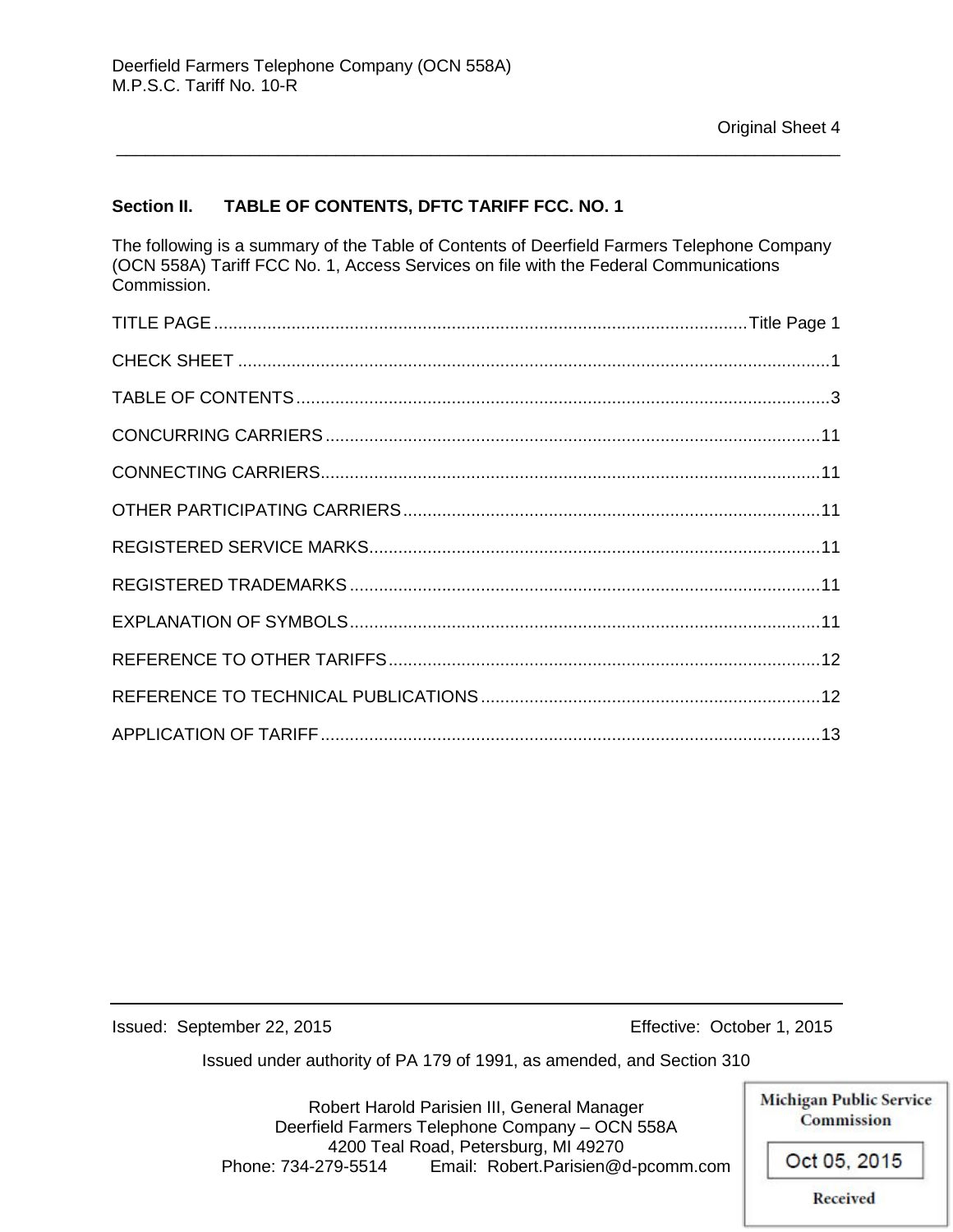#### **Section II.** TABLE OF CONTENTS, DFTC TARIFF FCC. NO. 1

| 1. |     |       |  |
|----|-----|-------|--|
| 2. |     |       |  |
|    | 2.1 |       |  |
|    |     | 2.1.1 |  |
|    |     | 2.1.2 |  |
|    |     | 2.1.3 |  |
|    |     | 2.1.4 |  |
|    |     | 2.1.5 |  |
|    |     | 2.1.6 |  |
|    |     | 2.1.7 |  |
|    |     | 2.1.8 |  |
|    |     | 2.1.9 |  |
|    | 2.2 |       |  |
|    | 2.3 |       |  |
|    |     | 2.3.1 |  |
|    |     | 2.3.2 |  |
|    |     | 2.3.3 |  |
|    | 2.4 |       |  |
|    |     | 2.4.1 |  |
|    |     | 2.4.2 |  |
|    | 2.5 |       |  |
|    |     | 2.5.1 |  |
|    |     | 2.5.2 |  |
|    |     | 2.5.3 |  |
|    |     | 2.5.4 |  |
|    |     | 2.5.5 |  |
|    |     | 2.5.6 |  |
|    |     | 2.5.7 |  |
|    | 2.6 |       |  |

Issued: September 22, 2015

Effective: October 1, 2015

Issued under authority of PA 179 of 1991, as amended, and Section 310

**Michigan Public Service** Robert Harold Parisien III, General Manager Commission Deerfield Farmers Telephone Company - OCN 558A 4200 Teal Road, Petersburg, MI 49270 Oct 05, 2015 Email: Robert.Parisien@d-pcomm.com Phone: 734-279-5514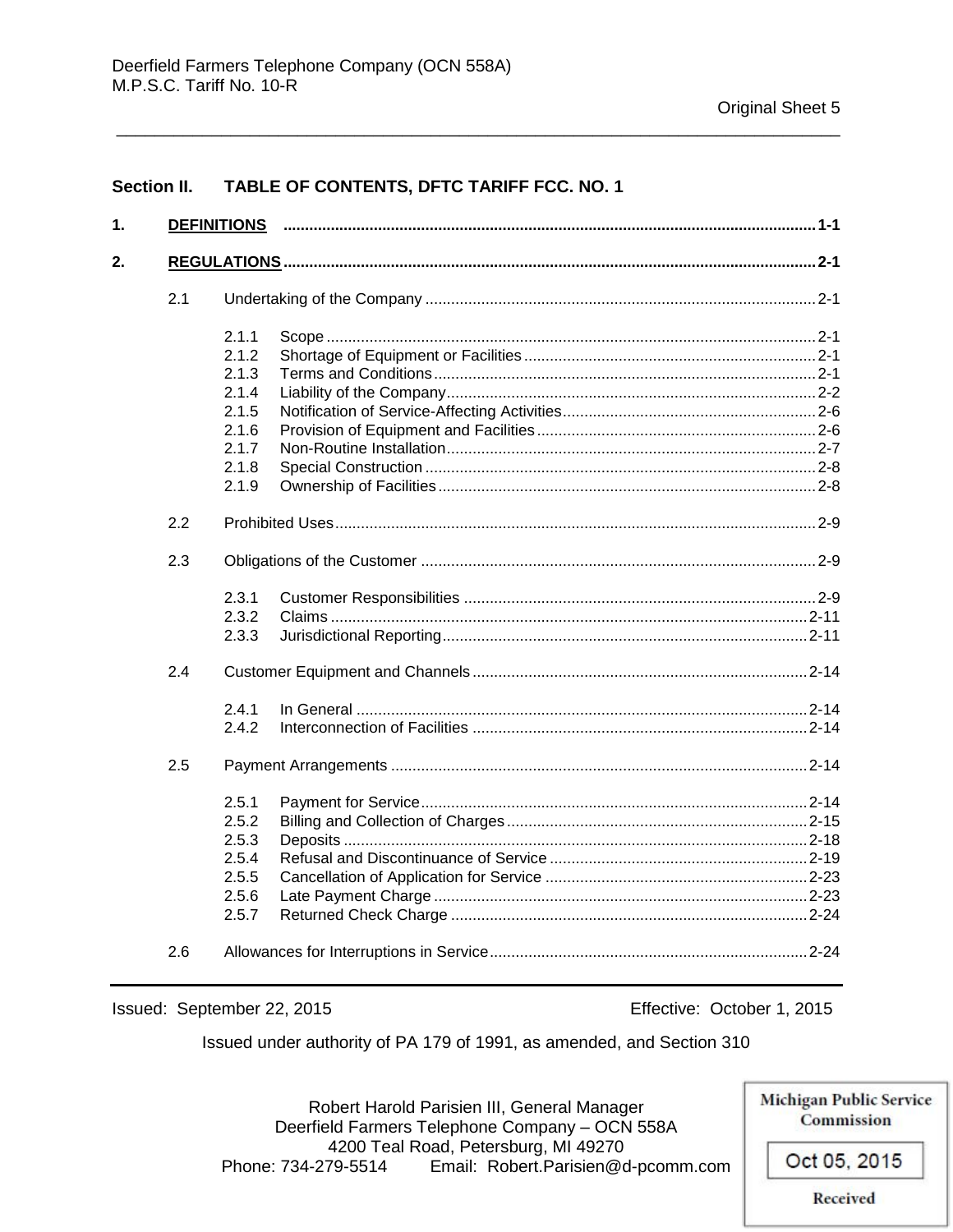| <b>Section II.</b> |     | TABLE OF CONTENTS, DFTC TARIFF FCC. NO. 1          |                                                                        |  |  |
|--------------------|-----|----------------------------------------------------|------------------------------------------------------------------------|--|--|
|                    |     | 2.6.1<br>2.6.2<br>2.6.3                            |                                                                        |  |  |
|                    | 2.7 |                                                    |                                                                        |  |  |
|                    | 2.8 |                                                    |                                                                        |  |  |
|                    | 2.9 |                                                    |                                                                        |  |  |
| 3.                 |     |                                                    |                                                                        |  |  |
|                    | 3.1 |                                                    |                                                                        |  |  |
|                    |     | 3.1.1<br>3.1.2<br>3.1.3                            |                                                                        |  |  |
|                    | 3.2 |                                                    |                                                                        |  |  |
|                    |     | 3.2.1<br>3.2.2<br>3.2.3<br>3.2.4<br>3.2.5<br>3.2.6 |                                                                        |  |  |
|                    | 3.3 |                                                    |                                                                        |  |  |
| 4.                 |     |                                                    |                                                                        |  |  |
|                    | 4.1 |                                                    |                                                                        |  |  |
|                    | 4.2 |                                                    | Provision and Description of Switched Access Service Arrangements  4-2 |  |  |
|                    |     | 4.2.1<br>4.2.2<br>4.2.3<br>4.2.4<br>4.2.5          |                                                                        |  |  |

\_\_\_\_\_\_\_\_\_\_\_\_\_\_\_\_\_\_\_\_\_\_\_\_\_\_\_\_\_\_\_\_\_\_\_\_\_\_\_\_\_\_\_\_\_\_\_\_\_\_\_\_\_\_\_\_\_\_\_\_\_\_\_\_\_\_\_\_\_\_\_\_\_\_\_\_

Issued: September 22, 2015 Effective: October 1, 2015

Issued under authority of PA 179 of 1991, as amended, and Section 310

Robert Harold Parisien III, General Manager Deerfield Farmers Telephone Company – OCN 558A 4200 Teal Road, Petersburg, MI 49270 Phone: 734-279-5514 Email: Robert.Parisien@d-pcomm.com

**Michigan Public Service** Commission

Oct 05, 2015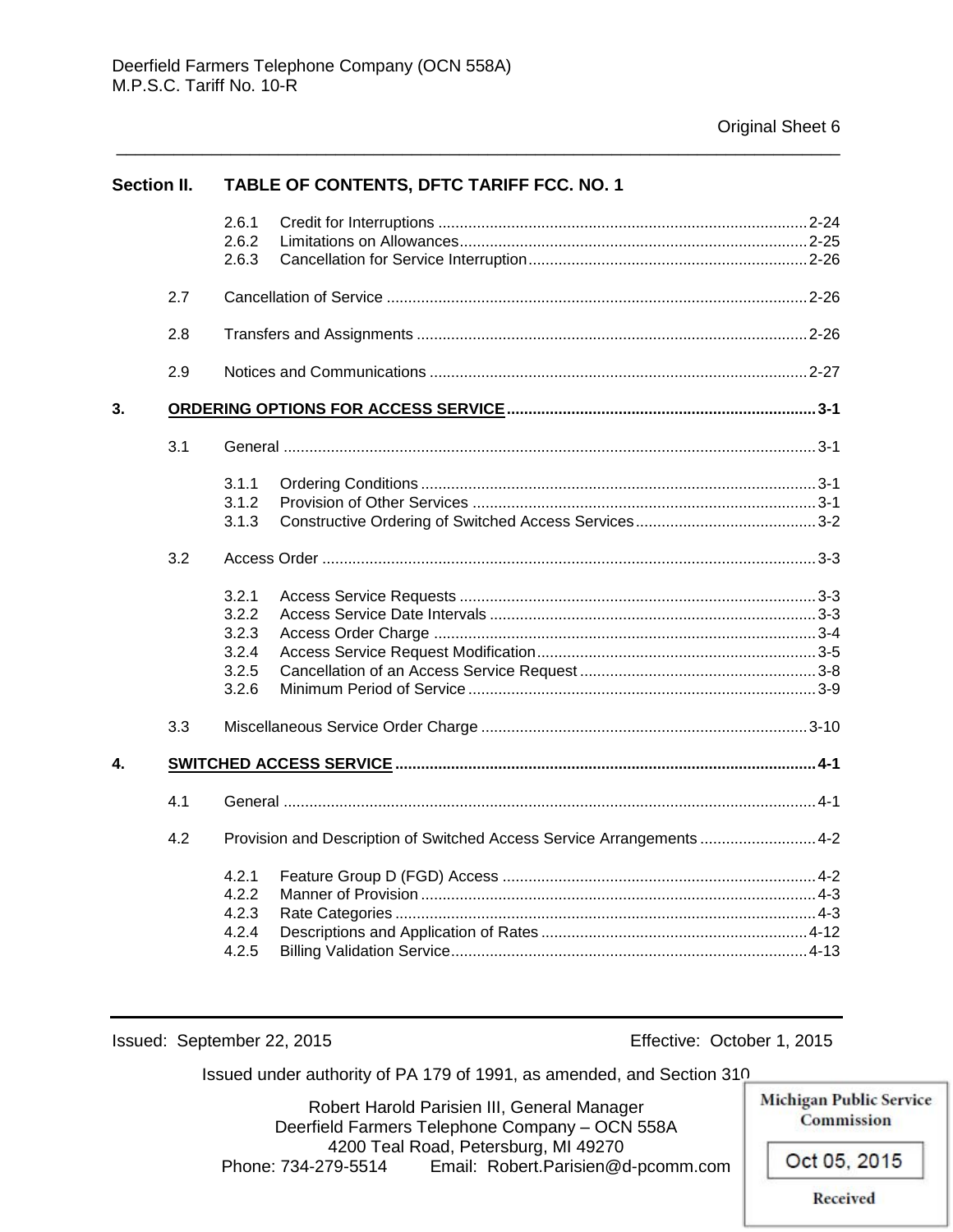| <b>Section II.</b> |     | <b>TABLE OF CONTENTS, DFTC TARIFF FCC. NO. 1</b>          |                                                                             |  |  |  |
|--------------------|-----|-----------------------------------------------------------|-----------------------------------------------------------------------------|--|--|--|
|                    |     | 4.2.6                                                     |                                                                             |  |  |  |
|                    |     | 4.2.7                                                     |                                                                             |  |  |  |
|                    | 4.3 |                                                           |                                                                             |  |  |  |
|                    |     | 4.3.1                                                     |                                                                             |  |  |  |
|                    | 4.4 |                                                           |                                                                             |  |  |  |
|                    |     | 4.4.1                                                     |                                                                             |  |  |  |
|                    |     | 4.4.2                                                     |                                                                             |  |  |  |
|                    | 4.5 |                                                           |                                                                             |  |  |  |
|                    |     | 4.5.1                                                     |                                                                             |  |  |  |
|                    |     | 4.5.2                                                     |                                                                             |  |  |  |
| 5.                 |     | END USER ACCESS SERVICE, FEDERAL UNIVERSAL SERVICE CHARGE |                                                                             |  |  |  |
|                    |     |                                                           |                                                                             |  |  |  |
|                    | 5.1 |                                                           |                                                                             |  |  |  |
|                    |     | 5.1.1                                                     |                                                                             |  |  |  |
|                    |     | 5.1.2                                                     |                                                                             |  |  |  |
|                    |     | 5.1.3                                                     |                                                                             |  |  |  |
|                    |     | 5.1.4                                                     |                                                                             |  |  |  |
|                    | 5.2 |                                                           |                                                                             |  |  |  |
|                    |     | 5.2.1                                                     |                                                                             |  |  |  |
|                    |     | 5.2.2                                                     |                                                                             |  |  |  |
|                    |     | 5.2.3                                                     | Reference of Federal Universal Service Charges for End User Common Line and |  |  |  |
|                    | 5.3 |                                                           |                                                                             |  |  |  |
|                    |     | 5.3.1                                                     |                                                                             |  |  |  |
|                    |     | 5.3.2                                                     |                                                                             |  |  |  |
|                    |     |                                                           |                                                                             |  |  |  |

\_\_\_\_\_\_\_\_\_\_\_\_\_\_\_\_\_\_\_\_\_\_\_\_\_\_\_\_\_\_\_\_\_\_\_\_\_\_\_\_\_\_\_\_\_\_\_\_\_\_\_\_\_\_\_\_\_\_\_\_\_\_\_\_\_\_\_\_\_\_\_\_\_\_\_\_

Issued: September 22, 2015 Effective: October 1, 2015

Issued under authority of PA 179 of 1991, as amended, and Section 310

**Michigan Public Service** Robert Harold Parisien III, General Manager Deerfield Farmers Telephone Company – OCN 558A 4200 Teal Road, Petersburg, MI 49270 Oct 05, 2015 Phone: 734-279-5514 Email: Robert.Parisien@d-pcomm.com

**Received** 

Commission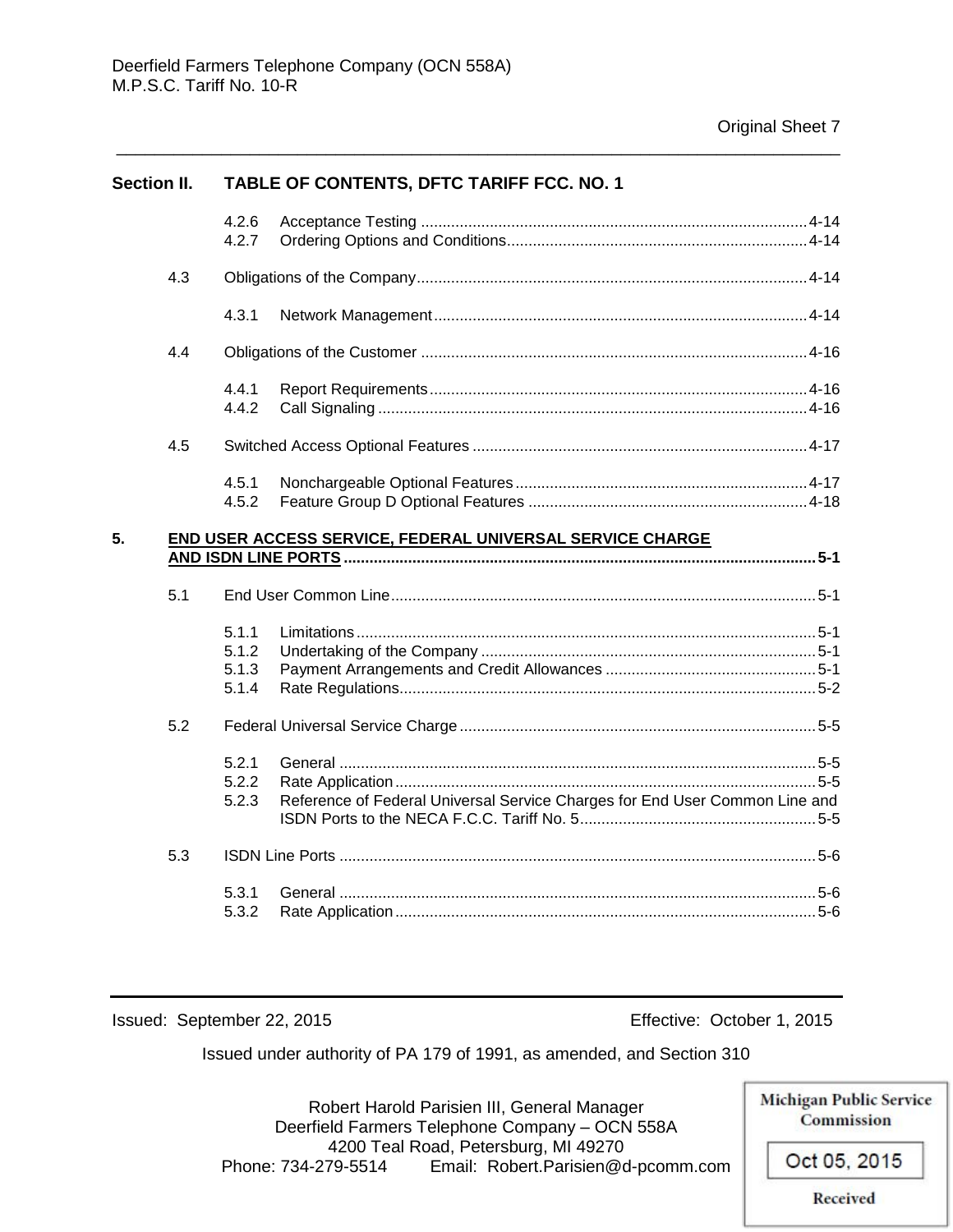#### **Section II. TABLE OF CONTENTS, DFTC TARIFF FCC. NO. 1**

| 6. |     |                         |                                                                           |  |  |
|----|-----|-------------------------|---------------------------------------------------------------------------|--|--|
|    | 6.1 |                         |                                                                           |  |  |
|    | 6.2 |                         |                                                                           |  |  |
|    |     | 6.2.1                   |                                                                           |  |  |
|    | 6.3 |                         |                                                                           |  |  |
|    |     | 6.3.1<br>6.3.2          |                                                                           |  |  |
|    | 6.4 |                         |                                                                           |  |  |
|    |     | 6.4.1<br>6.4.2          |                                                                           |  |  |
|    | 6.5 |                         | Determination of Usage Subject to Carrier Common Line Access Charges  6-2 |  |  |
|    |     | 6.5.1                   |                                                                           |  |  |
|    | 6.6 |                         |                                                                           |  |  |
|    |     | 6.6.1<br>6.6.2<br>6.6.3 |                                                                           |  |  |
|    | 6.7 |                         |                                                                           |  |  |
|    |     | 6.7.1<br>6.7.2          |                                                                           |  |  |
| 7. |     |                         |                                                                           |  |  |
|    | 7.1 |                         |                                                                           |  |  |
|    |     | 7.1.1<br>7.1.2          |                                                                           |  |  |
|    | 7.2 |                         |                                                                           |  |  |

\_\_\_\_\_\_\_\_\_\_\_\_\_\_\_\_\_\_\_\_\_\_\_\_\_\_\_\_\_\_\_\_\_\_\_\_\_\_\_\_\_\_\_\_\_\_\_\_\_\_\_\_\_\_\_\_\_\_\_\_\_\_\_\_\_\_\_\_\_\_\_\_\_\_\_\_

Issued: September 22, 2015 Effective: October 1, 2015

Issued under authority of PA 179 of 1991, as amended, and Section 310

Robert Harold Parisien III, General Manager Deerfield Farmers Telephone Company – OCN 558A 4200 Teal Road, Petersburg, MI 49270 Phone: 734-279-5514 Email: Robert.Parisien@d-pcomm.com

Commission Oct 05, 2015

**Michigan Public Service**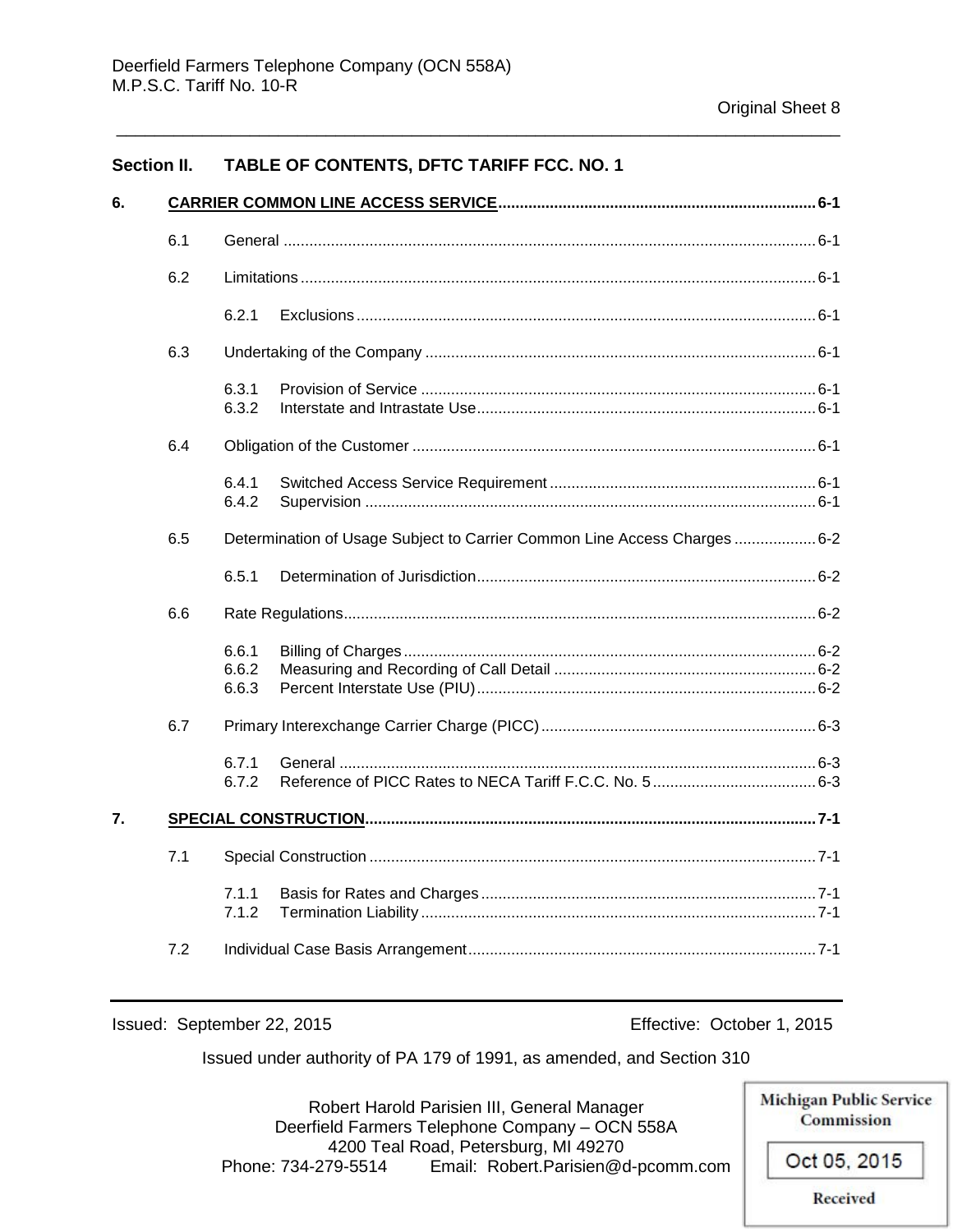#### **Section II. TABLE OF CONTENTS, DFTC TARIFF FCC. NO. 1**

#### **8. MISCELLANEOUS SERVICES 8-1**

|     | 8.1 |                         |  |  |
|-----|-----|-------------------------|--|--|
|     | 8.2 |                         |  |  |
|     | 8.3 |                         |  |  |
|     |     | 8.3.1<br>8.3.2          |  |  |
|     | 8.4 |                         |  |  |
|     | 8.5 |                         |  |  |
|     | 8.6 |                         |  |  |
|     | 8.7 |                         |  |  |
|     |     | 8.7.1<br>8.7.2<br>8.7.3 |  |  |
|     | 8.8 |                         |  |  |
|     | 8.9 |                         |  |  |
| 9.  |     |                         |  |  |
| 10. |     |                         |  |  |
| 11. |     |                         |  |  |
| 12. |     |                         |  |  |

\_\_\_\_\_\_\_\_\_\_\_\_\_\_\_\_\_\_\_\_\_\_\_\_\_\_\_\_\_\_\_\_\_\_\_\_\_\_\_\_\_\_\_\_\_\_\_\_\_\_\_\_\_\_\_\_\_\_\_\_\_\_\_\_\_\_\_\_\_\_\_\_\_\_\_\_

Issued: September 22, 2015 Effective: October 1, 2015

Issued under authority of PA 179 of 1991, as amended, and Section 310

Robert Harold Parisien III, General Manager Deerfield Farmers Telephone Company – OCN 558A 4200 Teal Road, Petersburg, MI 49270 Phone: 734-279-5514 Email: Robert.Parisien@d-pcomm.com

**Michigan Public Service** Commission Oct 05, 2015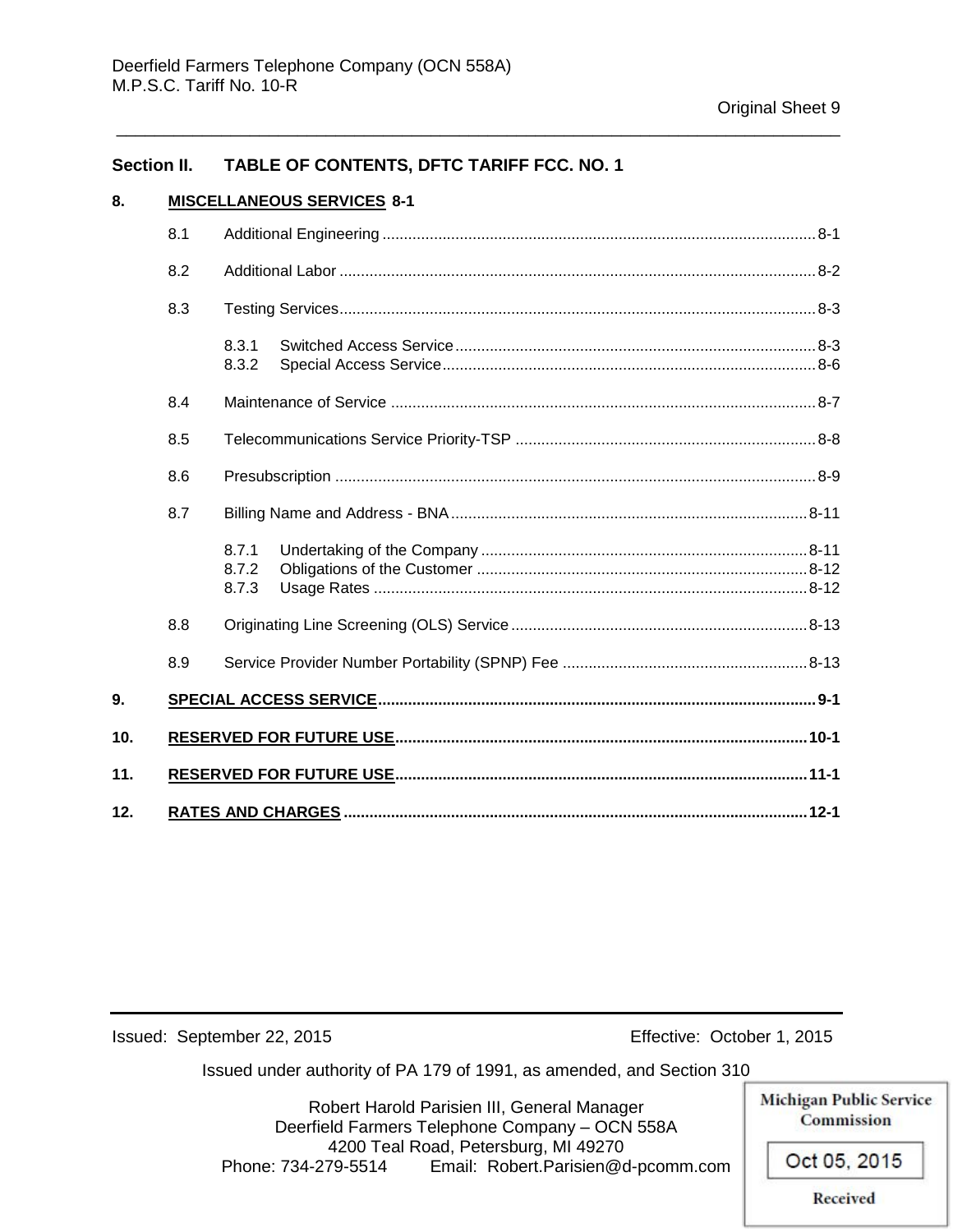## **Section III. List of Exceptions to DFTC Tariff FCC No.1.**

Exceptions to Sections (or sub-sections) of Deerfield Farmers Telephone Company (OCN 558A) Tariff FCC No. 1 as shown herein are to apply to the provision of intrastate Access Service for connection of communications facilities for intrastate customers within the operating territory of DFTC in the state of Michigan under the jurisdiction of the Michigan Public Service Commission.

\_\_\_\_\_\_\_\_\_\_\_\_\_\_\_\_\_\_\_\_\_\_\_\_\_\_\_\_\_\_\_\_\_\_\_\_\_\_\_\_\_\_\_\_\_\_\_\_\_\_\_\_\_\_\_\_\_\_\_\_\_\_\_\_\_\_\_\_\_\_\_\_\_\_\_\_

Exceptions to Deerfield Farmers Telephone Company (OCN 558A) FCC Tariff No. 1 are as follows:

Application of Tariff

This tariff sets forth the service offerings, rates, terms and conditions applicable to the furnishing of intrastate Switched Access service, intrastate Special Access Service and miscellaneous services related to the provision of facilities-based Switched Access Service or Special Access Service by the Competitive Local Exchange Carrier (CLEC) operations of Deerfield Farmers Telephone Company – OCN 588A with in the state of Michigan (hereinafter "the Company").

Section 1. Definitions

NO EXCEPTIONS

Section 2. Regulations

NO EXCEPTIONS

Section 3. Ordering Options for

NO EXCEPTIONS

Section 4. Switched Access Service

In Section 4.1.2, the word "interstate" is replaced by the word "intrastate".

Issued: September 22, 2015 Effective: October 1, 2015

Issued under authority of PA 179 of 1991, as amended, and Section 310

Robert Harold Parisien III, General Manager Deerfield Farmers Telephone Company – OCN 558A 4200 Teal Road, Petersburg, MI 49270 Phone: 734-279-5514 Email: Robert.Parisien@d-pcomm.com

**Michigan Public Service** Commission

Oct 05, 2015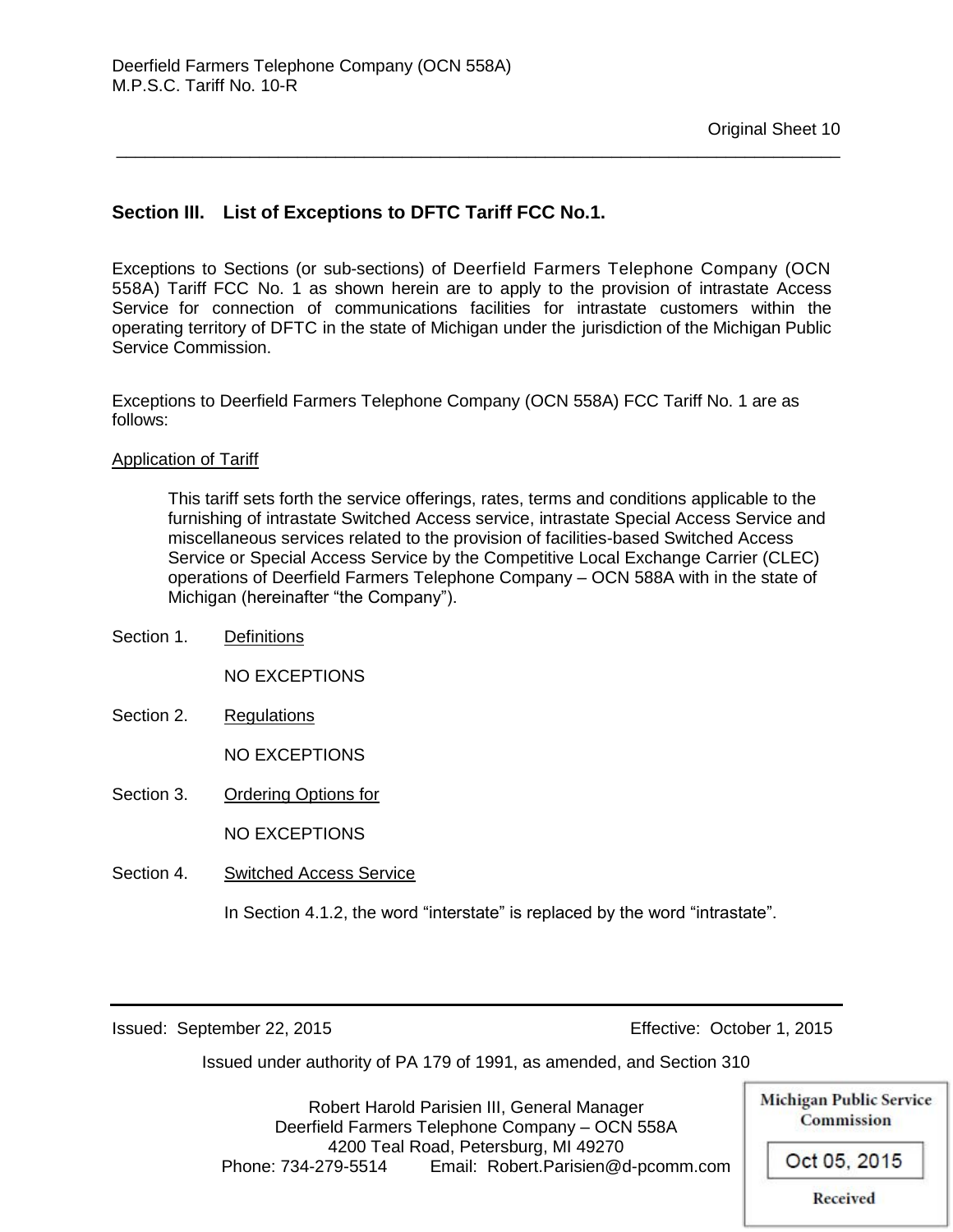#### **Section III. List of Exceptions to DFTC Tariff FCC No.1.**

#### Section 5. End User Access Service, Federal Universal Service Charge and ISDN Line Ports

\_\_\_\_\_\_\_\_\_\_\_\_\_\_\_\_\_\_\_\_\_\_\_\_\_\_\_\_\_\_\_\_\_\_\_\_\_\_\_\_\_\_\_\_\_\_\_\_\_\_\_\_\_\_\_\_\_\_\_\_\_\_\_\_\_\_\_\_\_\_\_\_\_\_\_\_

5.1 End User Common Line

This intrastate tariff does not contemplate End User Common Line.

5.2 Federal Universal Service Charge

This intrastate tariff does not contemplate Federal Universal Service Charge.

5.3 ISDN Line Ports

This intrastate tariff does not contemplate ISDN Line Ports.

Section 6. Carrier Common Line Access Service

NO EXCEPTIONS

Section 7. Special Construction

NO EXCEPTIONS

Section 8. Miscellaneous Services

NO EXCEPTIONS

Section 9. Special Access Service

NO EXCEPTIONS

Section 10. Reserved for Future Use

NO EXCEPTIONS

Issued: September 22, 2015 Effective: October 1, 2015

Issued under authority of PA 179 of 1991, as amended, and Section 310

**Michigan Public Service** Robert Harold Parisien III, General Manager Deerfield Farmers Telephone Company – OCN 558A 4200 Teal Road, Petersburg, MI 49270 Phone: 734-279-5514 Email: Robert.Parisien@d-pcomm.com

Oct 05, 2015

**Commission**